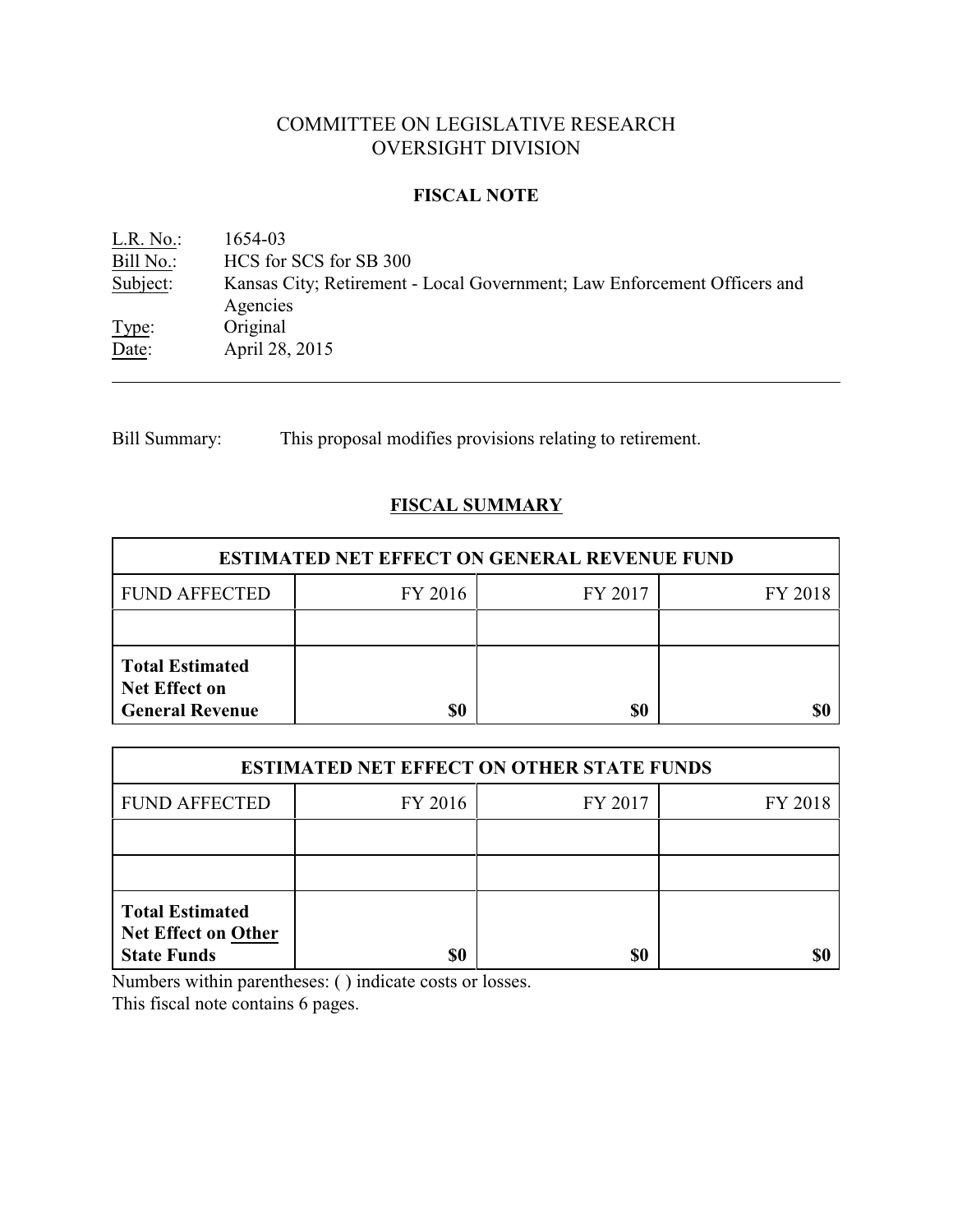L.R. No. 1654-03 Bill No. HCS for SCS for SB 300 Page 2 of 6 April 28, 2015

| <b>ESTIMATED NET EFFECT ON FEDERAL FUNDS</b>                        |         |         |         |  |
|---------------------------------------------------------------------|---------|---------|---------|--|
| <b>FUND AFFECTED</b>                                                | FY 2016 | FY 2017 | FY 2018 |  |
|                                                                     |         |         |         |  |
|                                                                     |         |         |         |  |
| <b>Total Estimated</b><br>Net Effect on All<br><b>Federal Funds</b> | \$0     | \$0     |         |  |

| <b>ESTIMATED NET EFFECT ON FULL TIME EQUIVALENT (FTE)</b>    |         |         |         |  |
|--------------------------------------------------------------|---------|---------|---------|--|
| <b>FUND AFFECTED</b>                                         | FY 2016 | FY 2017 | FY 2018 |  |
|                                                              |         |         |         |  |
|                                                              |         |         |         |  |
| <b>Total Estimated</b><br><b>Net Effect on</b><br><b>FTE</b> |         |         |         |  |

 $\Box$  Estimated Net Effect (expenditures or reduced revenues) expected to exceed \$100,000 in any of the three fiscal years after implementation of the act.

| <b>ESTIMATED NET EFFECT ON LOCAL FUNDS</b> |         |         |         |
|--------------------------------------------|---------|---------|---------|
| <b>FUND AFFECTED</b>                       | FY 2016 | FY 2017 | FY 2018 |
| Local Government                           | \$0     | \$0     | \$0     |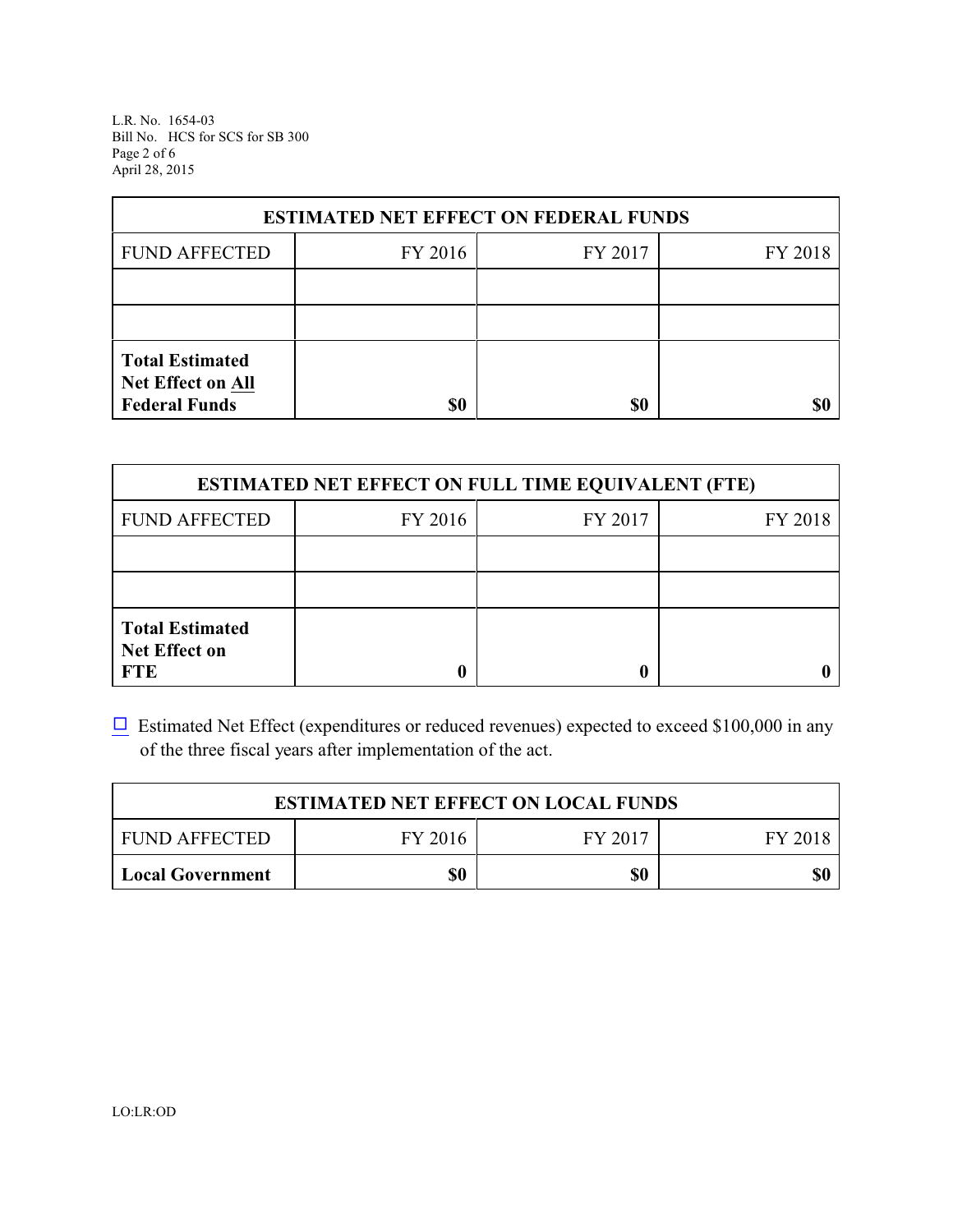L.R. No. 1654-03 Bill No. HCS for SCS for SB 300 Page 3 of 6 April 28, 2015

## **FISCAL ANALYSIS**

#### ASSUMPTION

Officials from the **Joint Committee on Public Retirement** stated that the legislation would not create a substantial proposed change in future plan benefits as defined in Section 105.660(10).

However, the provisions included in sections 86.1110 and 86.1500, could result in a savings to both plans through the new requirement in member contributions and limitations on granted service.

Officials from the **Police Retirement System of Kansas City and the Civilian Employees' Retirement System of the Police Department of Kansas City** state that every five years the Internal Revenue Service requires a review and reapplication for qualified plan status for the Police Retirement System of Kansas City and the Civilian Employees' Retirement System of the Police Department of Kansas City. The most recent application was submitted in January 2014. The IRS has granted continued qualified plan status with the understanding that the plans would submit legislation to include certain language in the plan documents (state statutes).

Currently the IRS allows the non-spouse beneficiary, who receives a distribution from the retirement system (a refund of member contributions in the absence of an eligible spouse or child under age 18) to elect to directly roll over the distribution to an IRA or Roth IRA. The retirement systems comply with IRS roll over rules for distributions to a non-spouse beneficiary but our statutes do not specifically reference the roll over provisions. Proposed legislation would amend section 86.1270.9 RSMo, in the Police plan and section 86.1630.9 RSMo, in the Civilian Employees' plan.

Military leave provisions under the federal Uniformed Services Employment and Reemployment Rights Act (USERRA) requires the Police Retirement System of Kansas City and the Civilian Employees' Retirement System of the Police Department of Kansas City to restore creditable service in the retirement systems, for time missed due to a military leave of absence, by paying their member contributions for such time to the retirement system. Members are not required to restore such service, instead they may choose to extend their career and work the amount of time they were on leave for military service.

As a result of involuntary military assignments following the events of September 11, 2001, legislation was submitted to the General Assembly allowing the Retirement Systems to grant a benefit to members of the military that went beyond the requirements of USERRA. That legislation, which became law in 2005, waived the required member contributions and granted creditable service to members returning from a military leave of absence.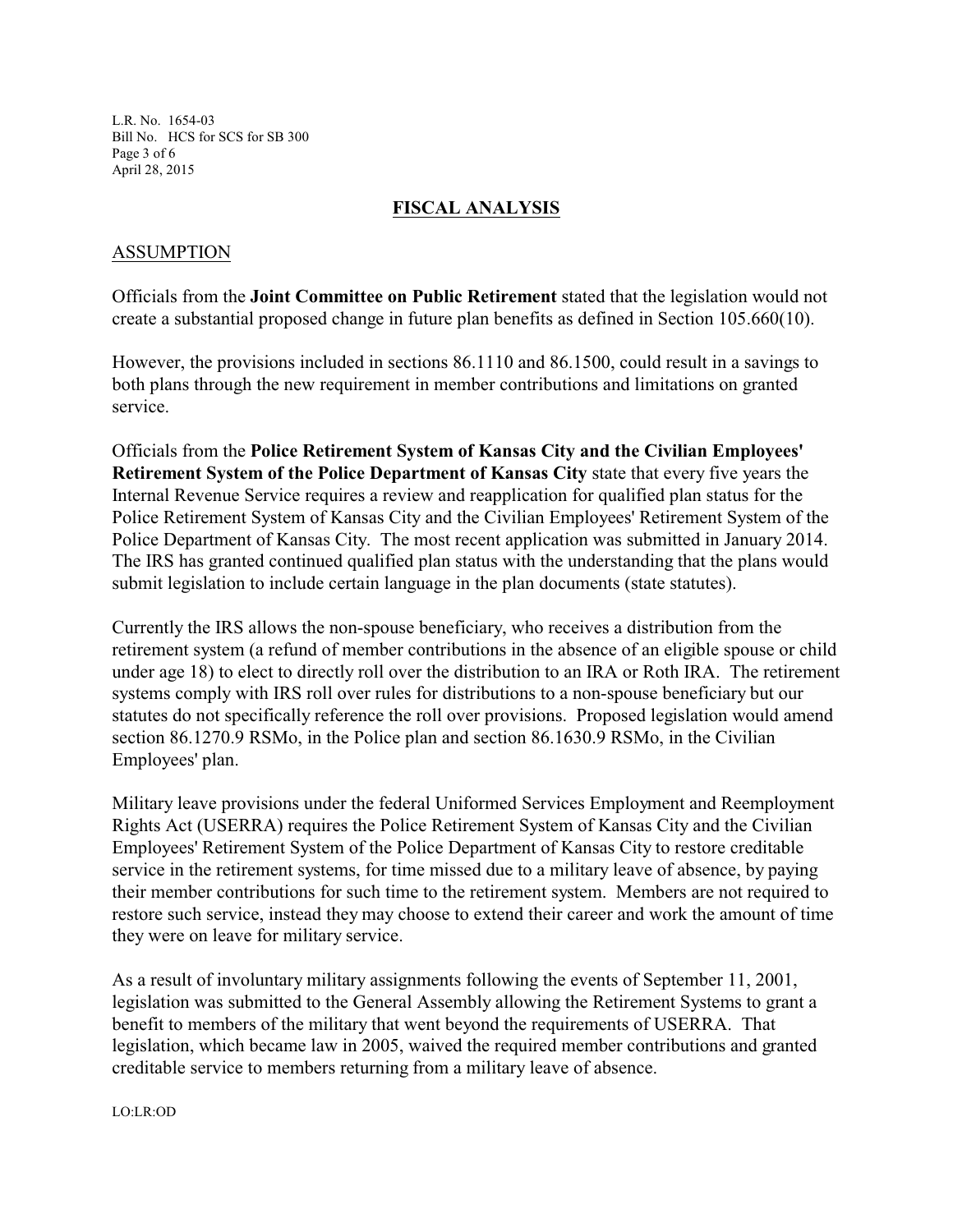L.R. No. 1654-03 Bill No. HCS for SCS for SB 300 Page 4 of 6 April 28, 2015

#### ASSUMPTION (continued)

The original language included provisions that we anticipated would prevent granting creditable service for voluntary military assignments.

Nine years later, voluntary military assignments are the norm rather than the exception. The two plans have waived a total of \$1.5 million in member and employer contributions for military leaves of absence for the 75 members serving in the military. Five of those members have been on military leave for more than five years. The Retirement Board recognizes the importance of military service by our members but in light of recent pension reforms, approved by the General Assembly and increases in member contribution rates, it is time to make changes to our military leave provisions.

The proposed legislation puts a process in place that more closely follows the requirements of USERRA but still provides a benefit to military members that is above and beyond the USERRA. Members returning from active duty military leave would be eligible to restore their leave time by paying the member contribution rate. For members with orders under Title 10 or Title 32 U.S. Code and discharged from active duty with documentation in the form of a DD214 or NGB23, the member contributions could be waived for up to three years of military leave (current statutes allow for waiving contributions for up to five years). Should a member be on military leave for more than three years, but no more than five years, the member would be eligible, under USERRA, to restore creditable service by paying the amount of member contributions for the leave period.

There would be no fiscal impact to the Police Retirement System of Kansas City or the Civilian Employees' Retirement System of the Police Department of Kansas City.

Officials from the **County Employees Retirement Fund**, the **Police Retirement System of St. Louis**, the **Missouri Local Government Employees Retirement System** and the **City of Kansas City** each assume the current proposal would not fiscally impact their respective organizations.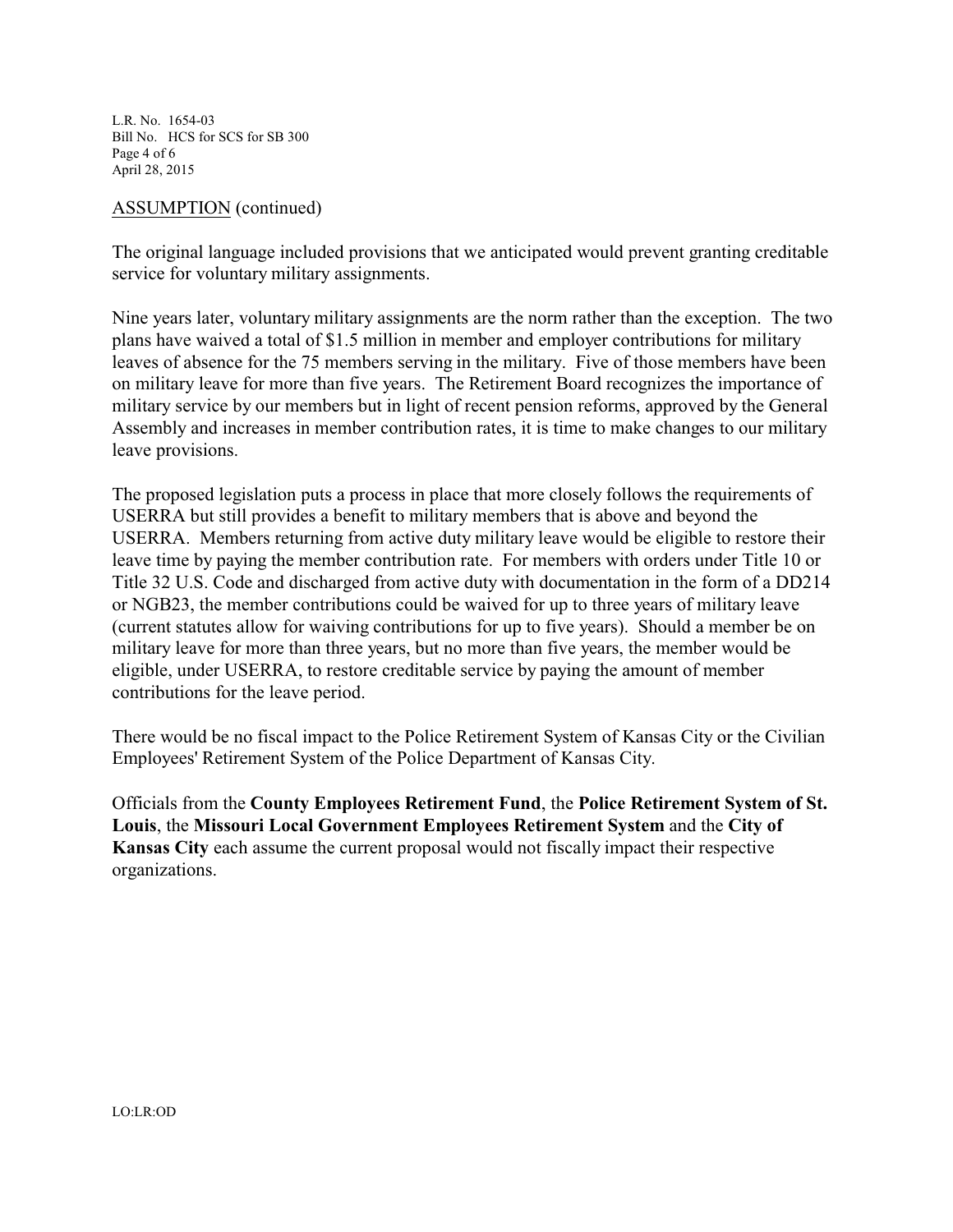L.R. No. 1654-03 Bill No. HCS for SCS for SB 300 Page 5 of 6 April 28, 2015

| FISCAL IMPACT - State Government | FY 2016<br>$(10 \text{ Mo.})$ | FY 2017    | FY 2018    |
|----------------------------------|-------------------------------|------------|------------|
|                                  | $\underline{\underline{\$0}}$ | <u>\$0</u> | <u>\$0</u> |
|                                  |                               |            |            |
| FISCAL IMPACT - Local Government | FY 2016<br>$(10 \text{ Mo.})$ | FY 2017    | FY 2018    |
|                                  | <u>\$0</u>                    | <u>\$0</u> | <u>\$0</u> |

## FISCAL IMPACT - Small Business

No direct fiscal impact to small businesses would be expected as a result of this proposal.

#### FISCAL DESCRIPTION

The proposed legislation appears to have no direct fiscal impact.

This legislation is not federally mandated, would not duplicate any other program and would not require additional capital improvements or rental space.

#### SOURCES OF INFORMATION

Joint Committee on Public Retirement Kansas City Police Retirement System Police Retirement System of St. Louis County Employees Retirement Fund Missouri Local Government Employees Retirement System City of Kansas City

Michy Wilen

LO:LR:OD